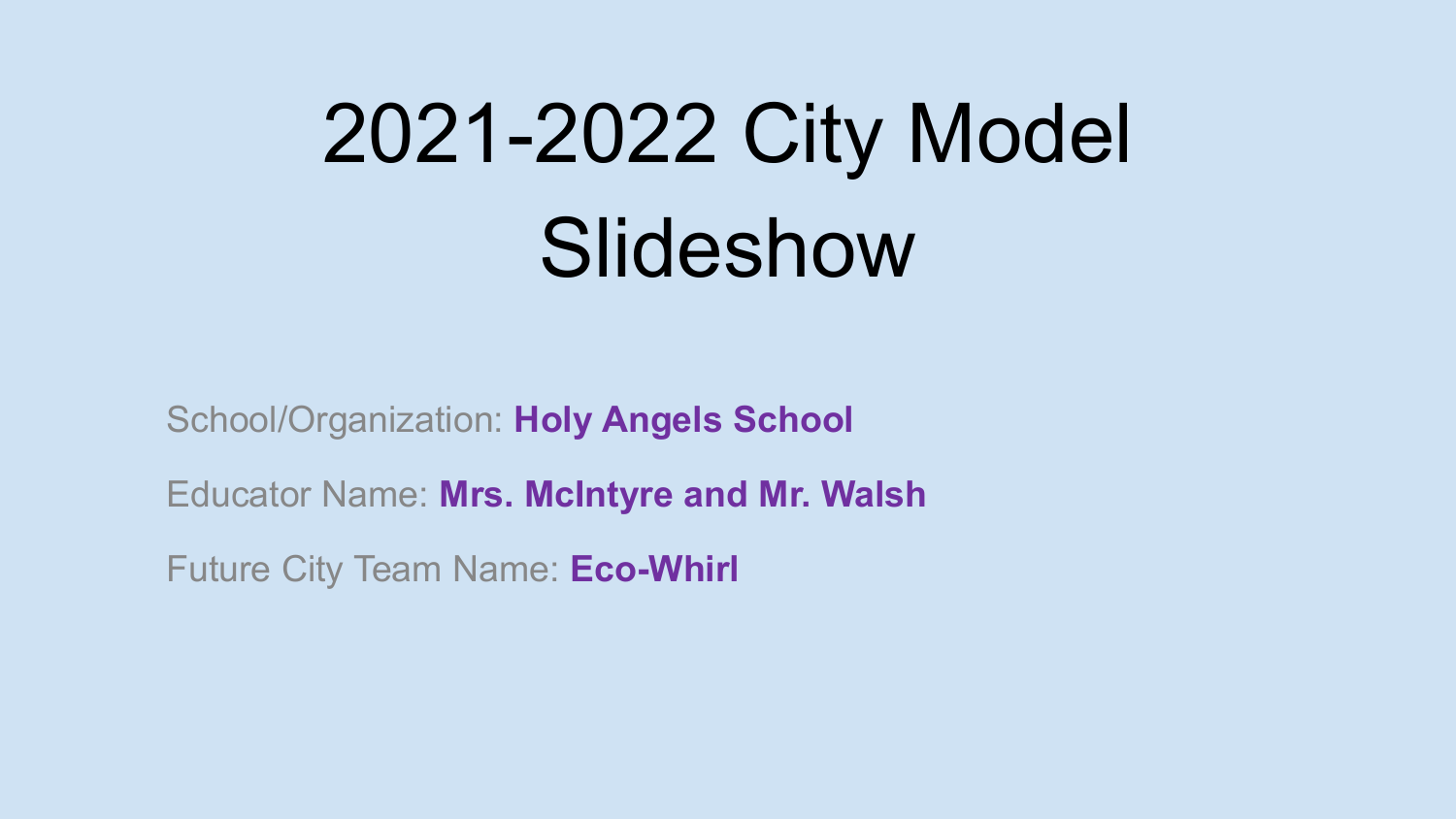#### Residential Zone



Our residential zone contains individual homes with power pods attached. The community of Eco-Whirl surrounds a gym that has a central Power Pod. This central power pod uses wind power to send energy throughout the residential zone.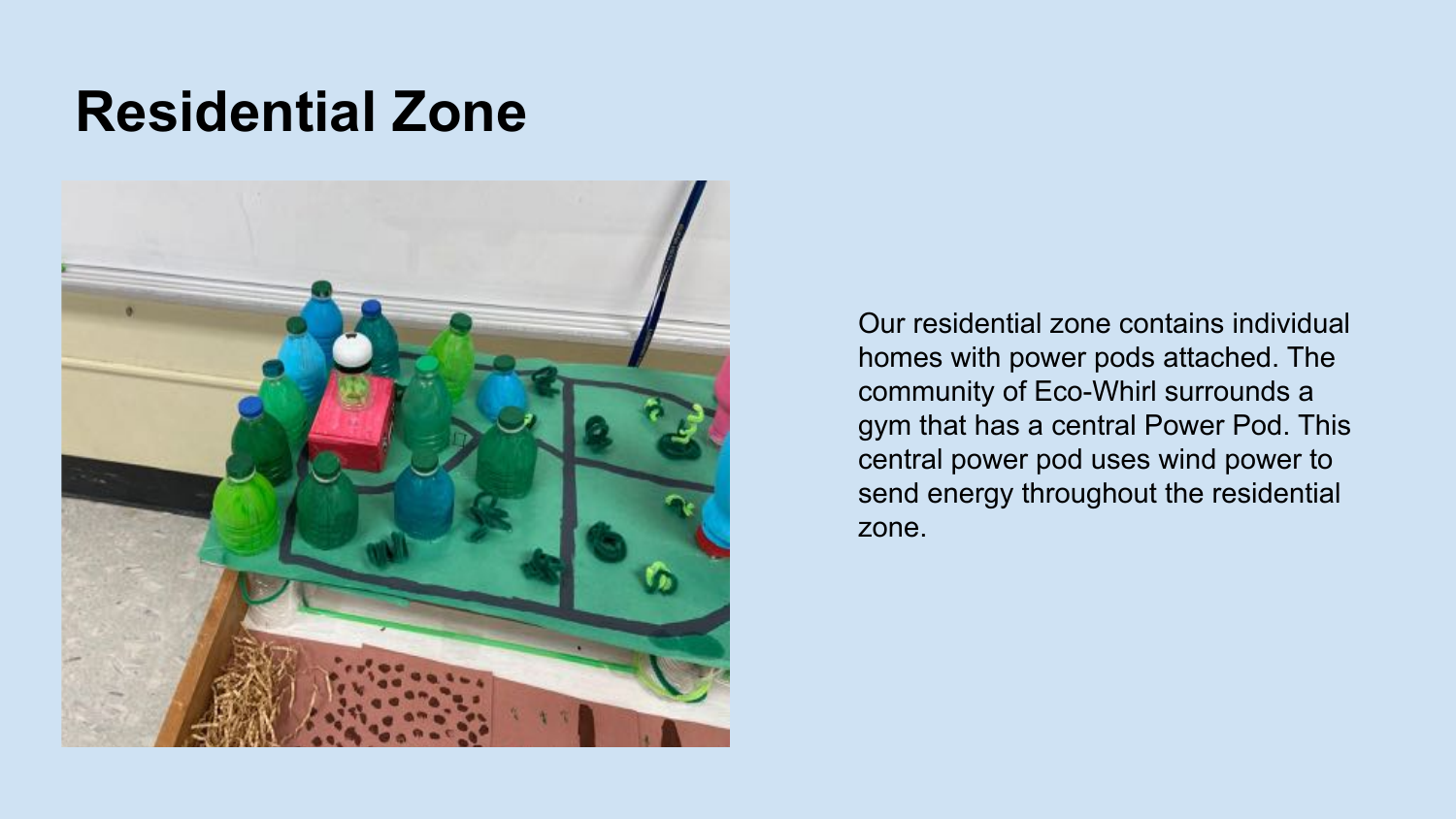#### **Commercial** Zone

Our commercial zone has multileveled hospital that is accessible from all parts of the city. There is also access to free public transportation throughout the city center. At the center of our commercial zone, there are building with power pods to help send energy throughout the city.

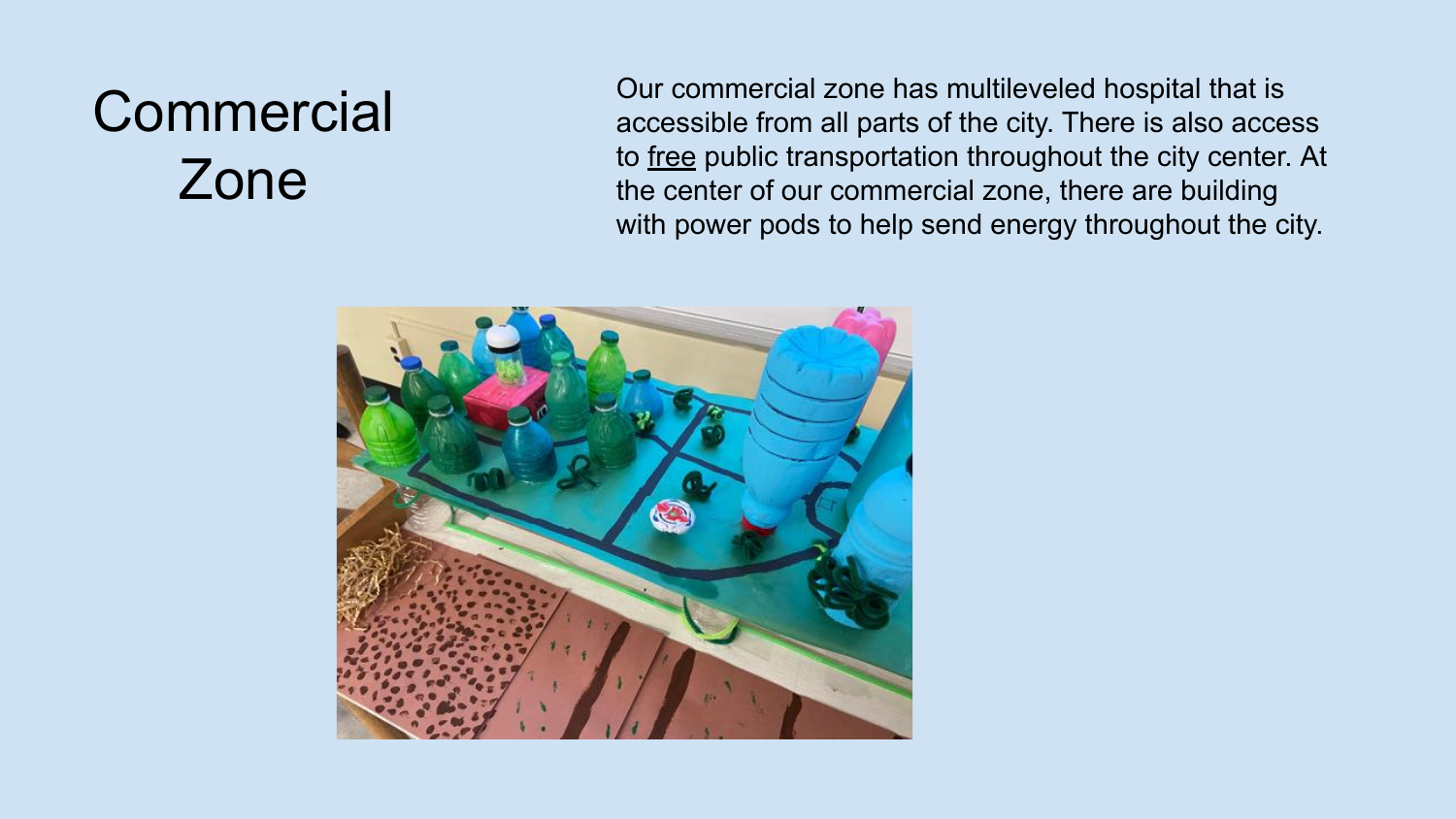# Industrial



zone  $\sum$ one  $\sum$ Power Pod manufacturing plant. This plant supplies energy for the city as well as ships new and refurbished pods around the world.

> Also, the industrial zone homes the water and sanitation treatment plant. This plant will supply fresh water for the city and irrigation for our agriculture.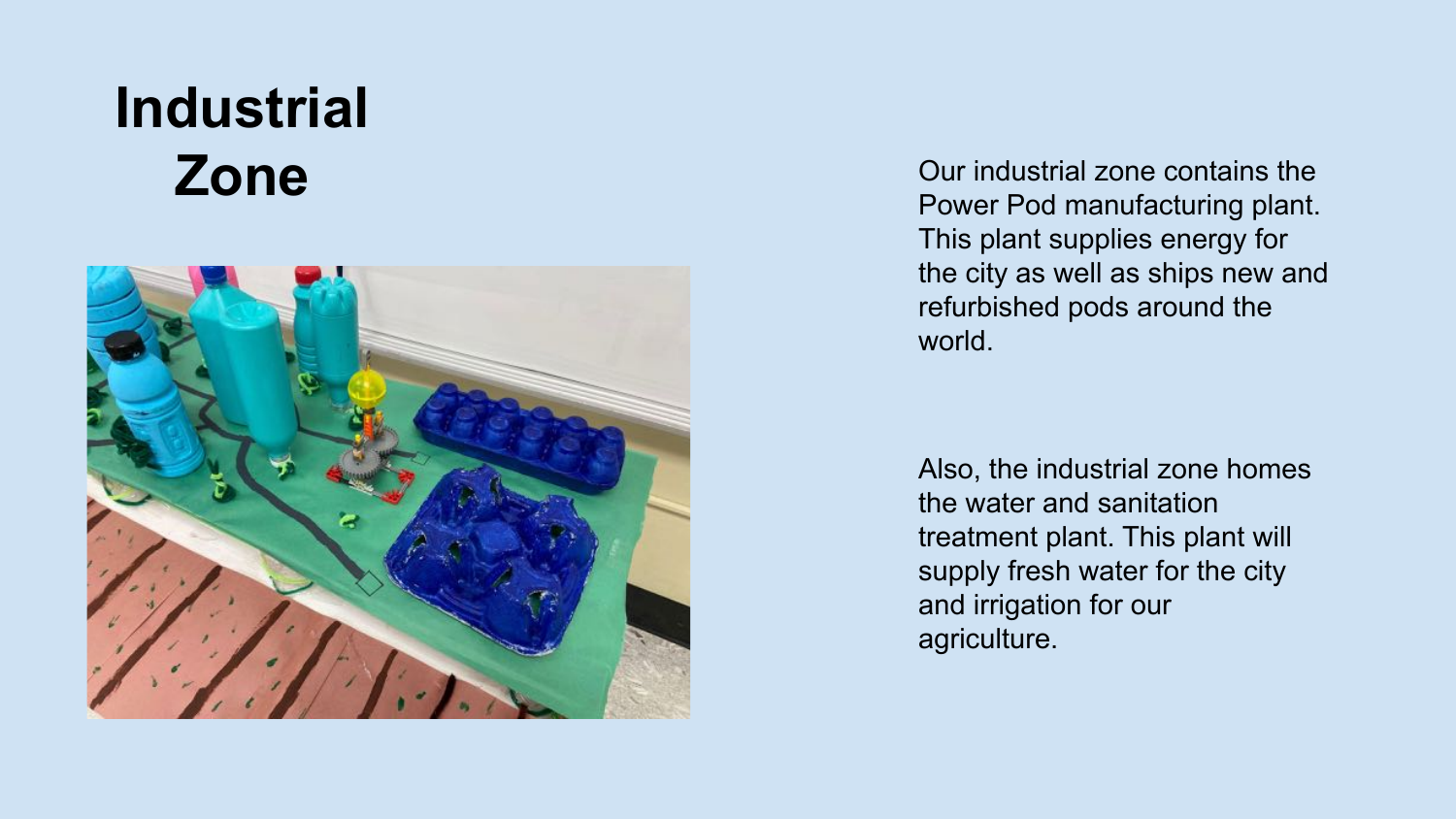#### **Infrastructure** Example 1



This picture is an example of the free public transportation that is available for the residents of Eco-Whirl.

Underneath the public transportation is the sanitation and water treatment pods. These pods send waste and water to the treatment center.

The blue pods are treating the cities water. The green closest to our farms treat the waste our city accumulates.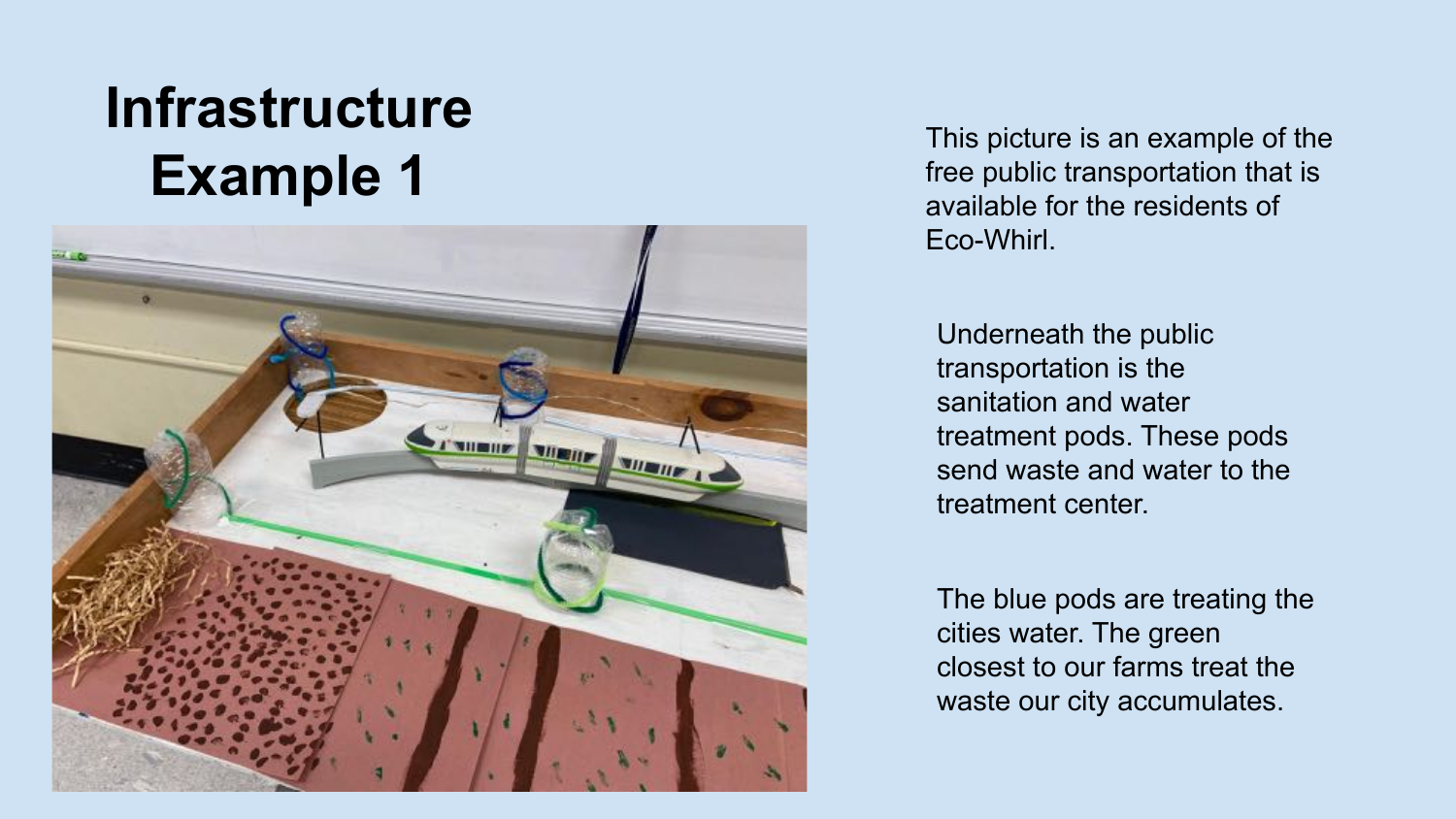#### **Infrastructure** Example 2



Wind power from compact wind turbines, called Power Pods, can be attached to the roof of houses and buildings and is safe for all living things by having the wind and blades move through the inside.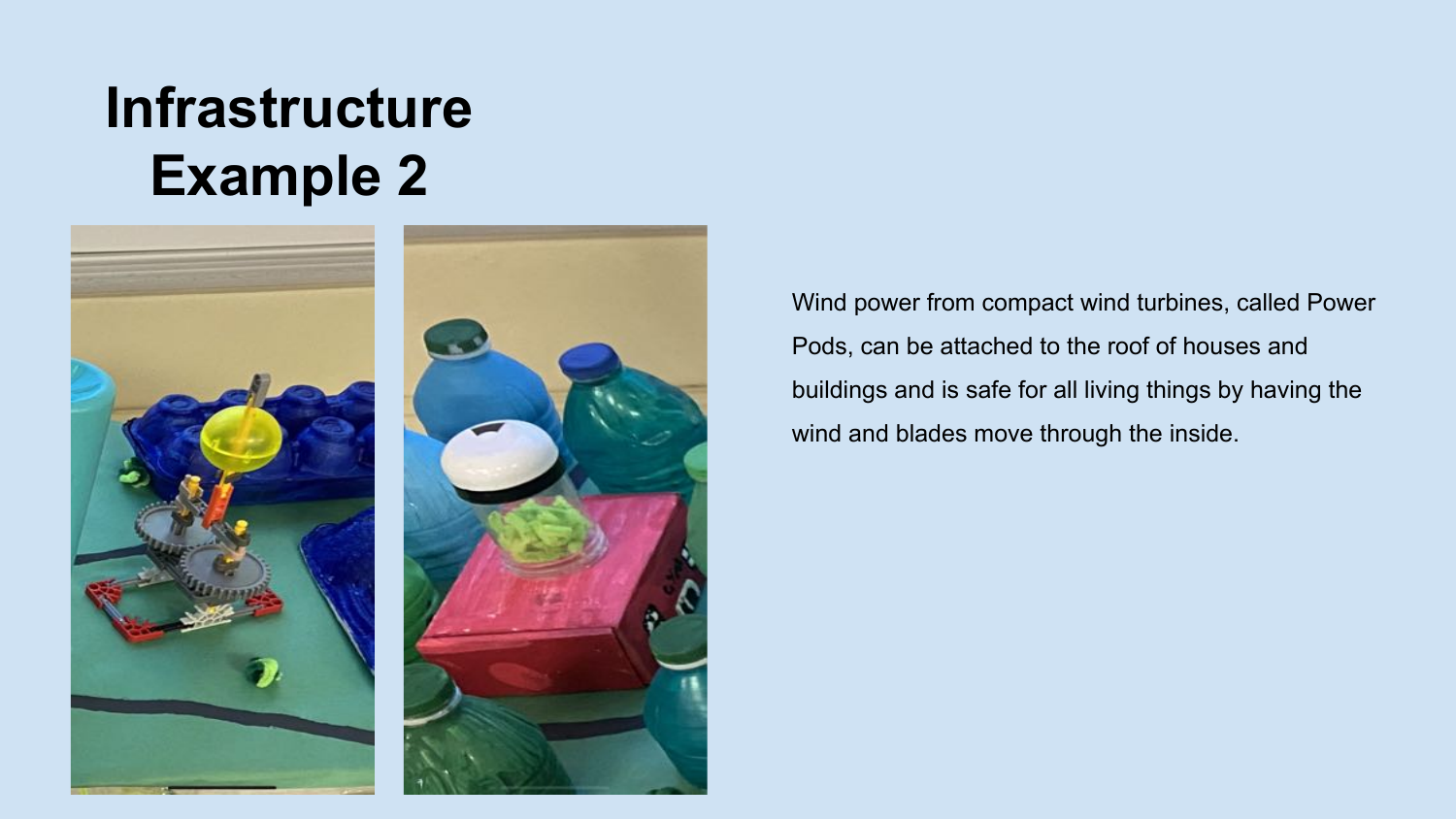#### City Services Example 1



Eco-Whirl encourages its residents to support and work in the healthcare industry by having many medical jobs and internships for college students, which in turn has the price of healthcare down. Our hospital has a modern day design with its own power source provided by a Power Pod. The hospital is centrally located from the residential and industrial areas.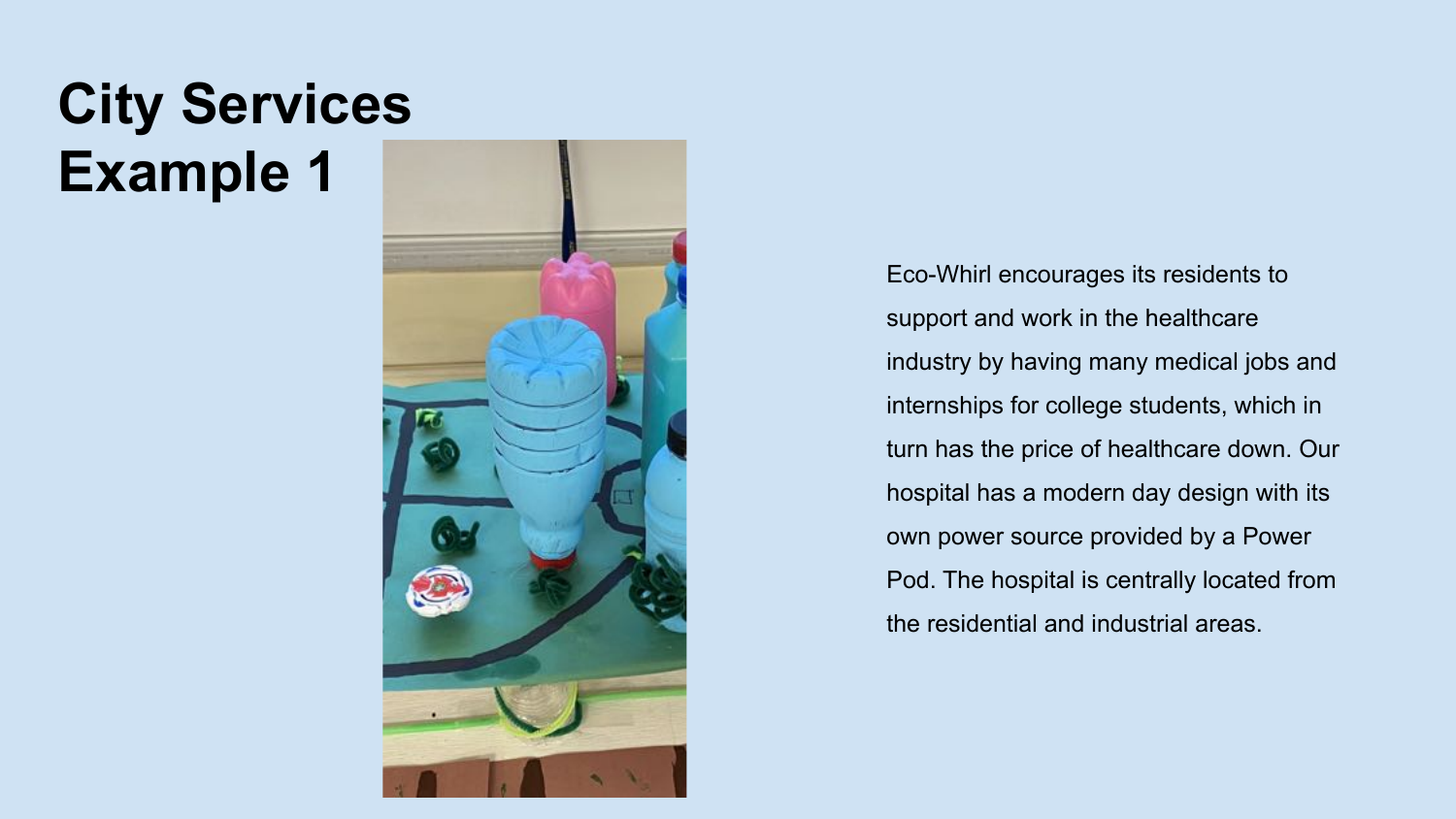#### **Transportation** Example



Eco-Whirl offers public transportation. With trains being more environmentally friendly, they are the best mode of transportation in the city. However, some citizens prefer riding bikes everywhere because of how safe the bike roads are. Pure electricity from hydro, wind, and solar power create charging stations for any motor vehicles.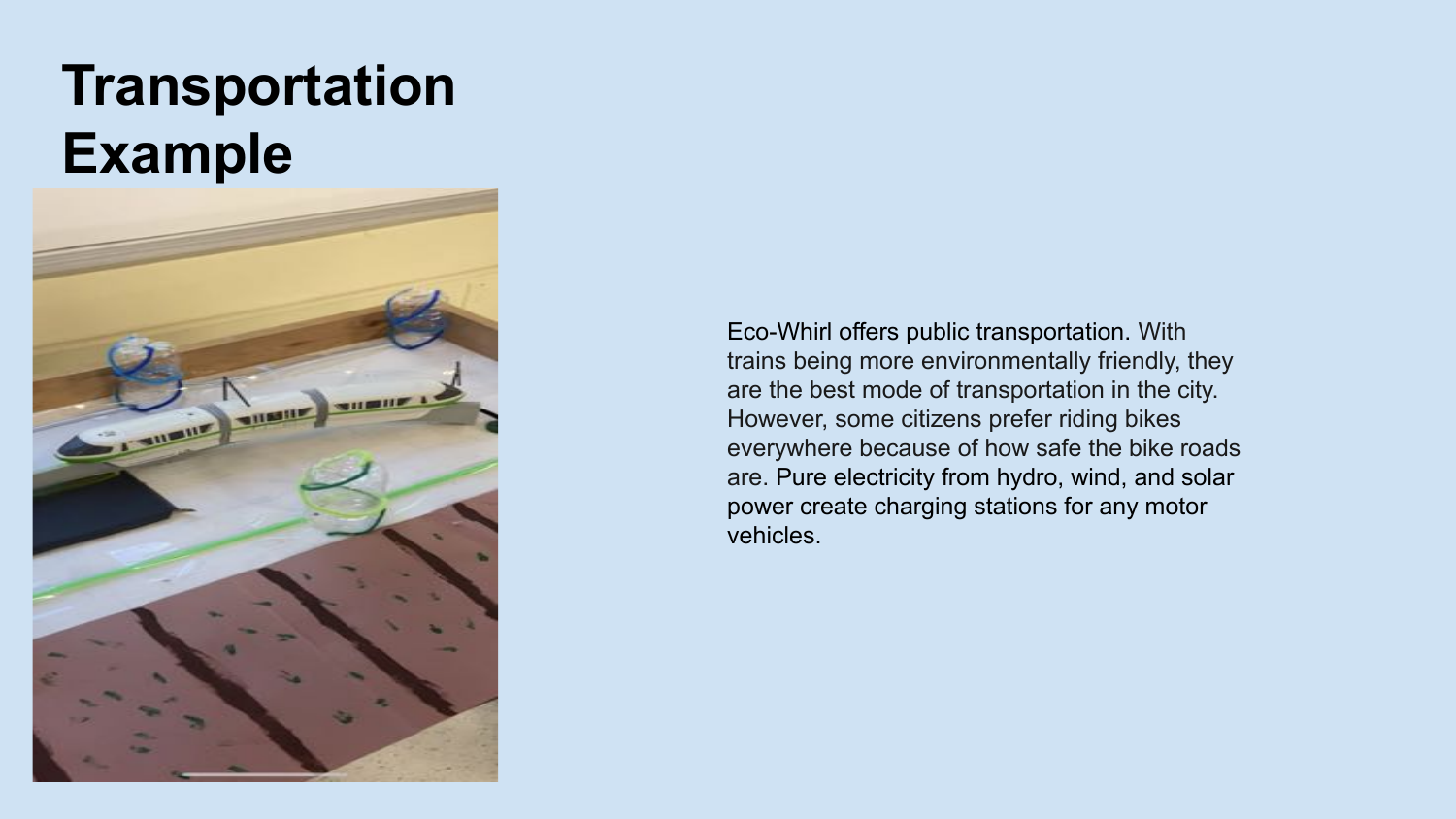## Principle of **Circular** Economy in



**Action** Eco-Whirl uses waste from its residents to Eco-Whirl uses waste from its residents to be repurposed as fertilizer for our natural farms. Our farms then grow food which is distributed to its residents.

> Also, wastewater is collected below the city and filtered locally. Once it is treated it is redistributed to the residents.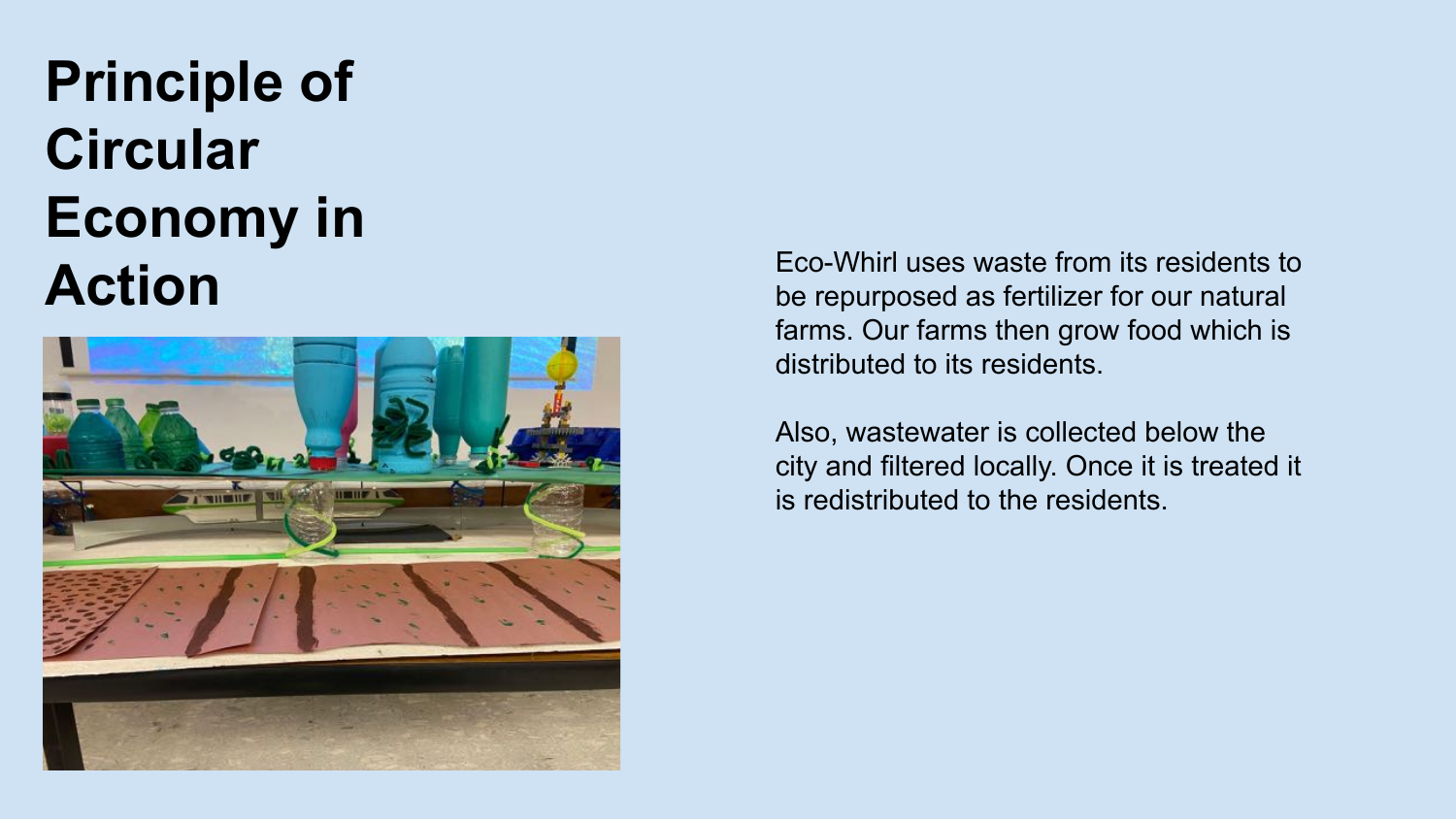Principle of **Circular** Economy in Action Example 2



Eco-Whirl is an island located off the coast of New Zealand. The presence of natural heavy winds is converted into energy through our locally produced Power Pods. The pods are present through the community. Also, the pods are made from recycled materials or refurbished.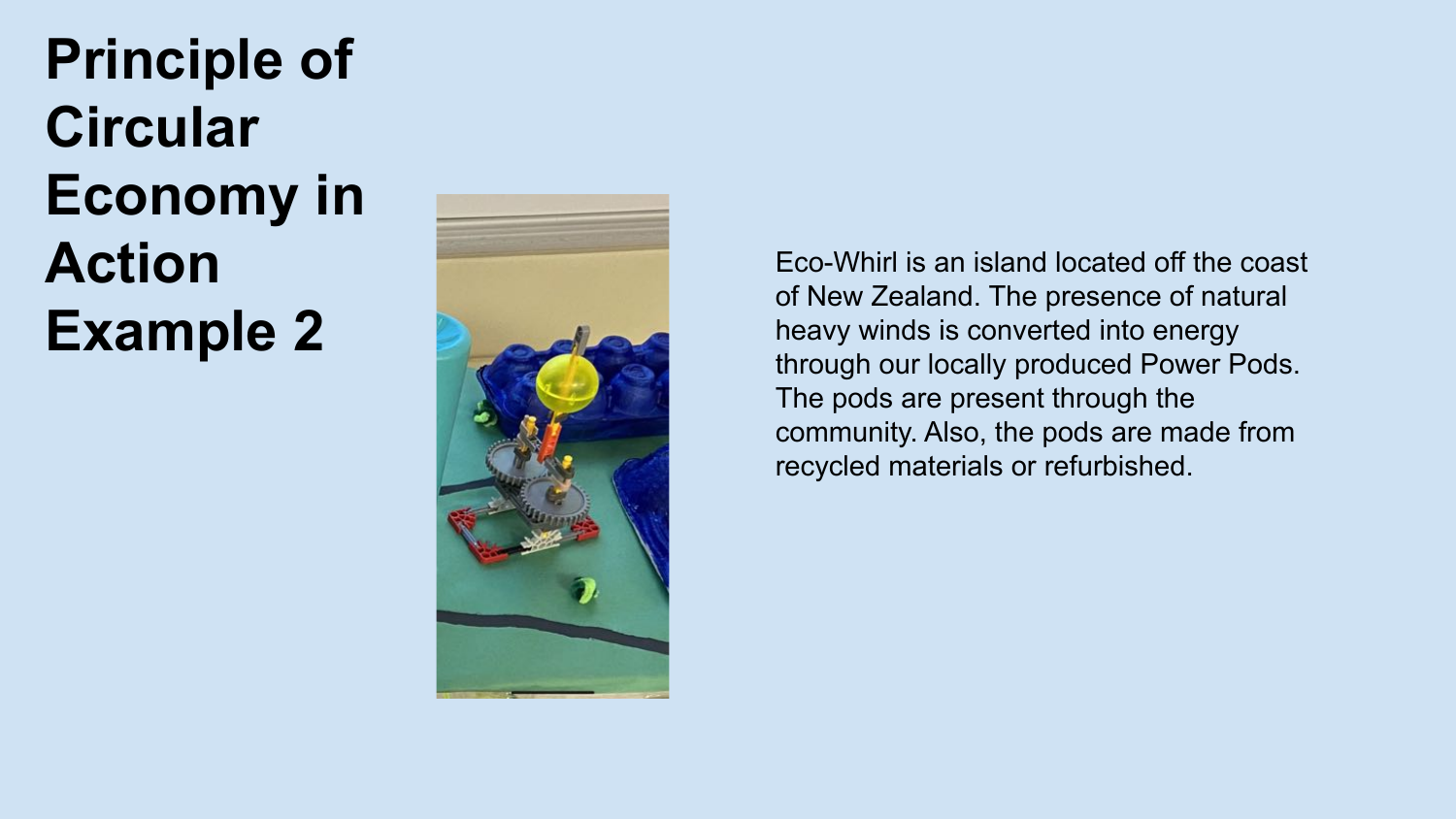#### **Innovative**

#### Material & Use

#### Example 1

As members and residents of Eco-Whirl, we collected water bottles to be used in our model. We not only used the water bottles as the residential houses, also as the water/sanitation treatment pods below the city. Each water bottle cap present with the city represents a Power Pod.

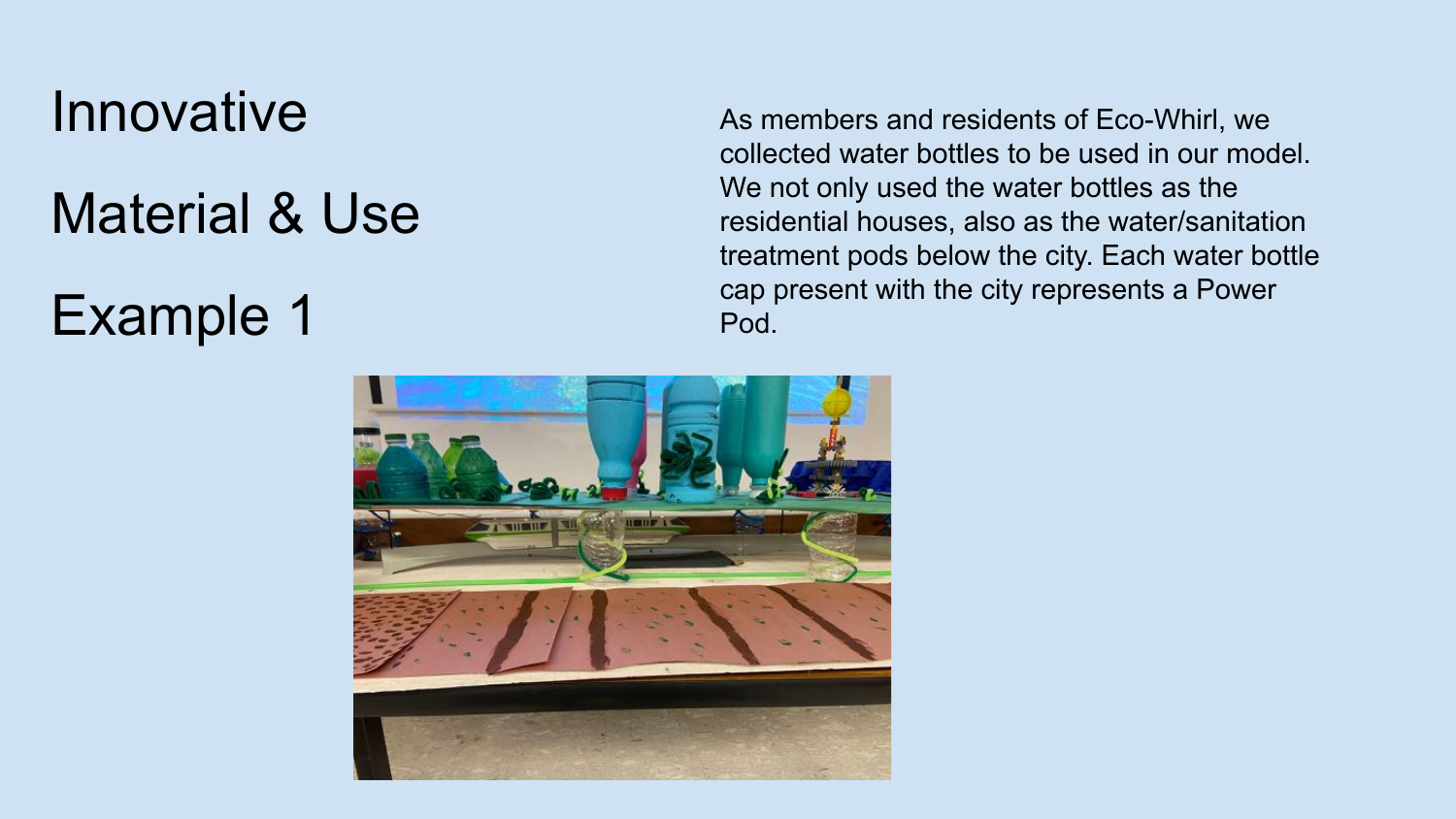#### **Innovative**

#### Material & Use



Example 2 Our Power Pod manufacturing building is made<br>
out of a recycled egg container. We turned the egg container upside down because it resembles what the actually Power Pods look like.

> In addition, we used a drink carrying case to model what our water and sanitation filtration system.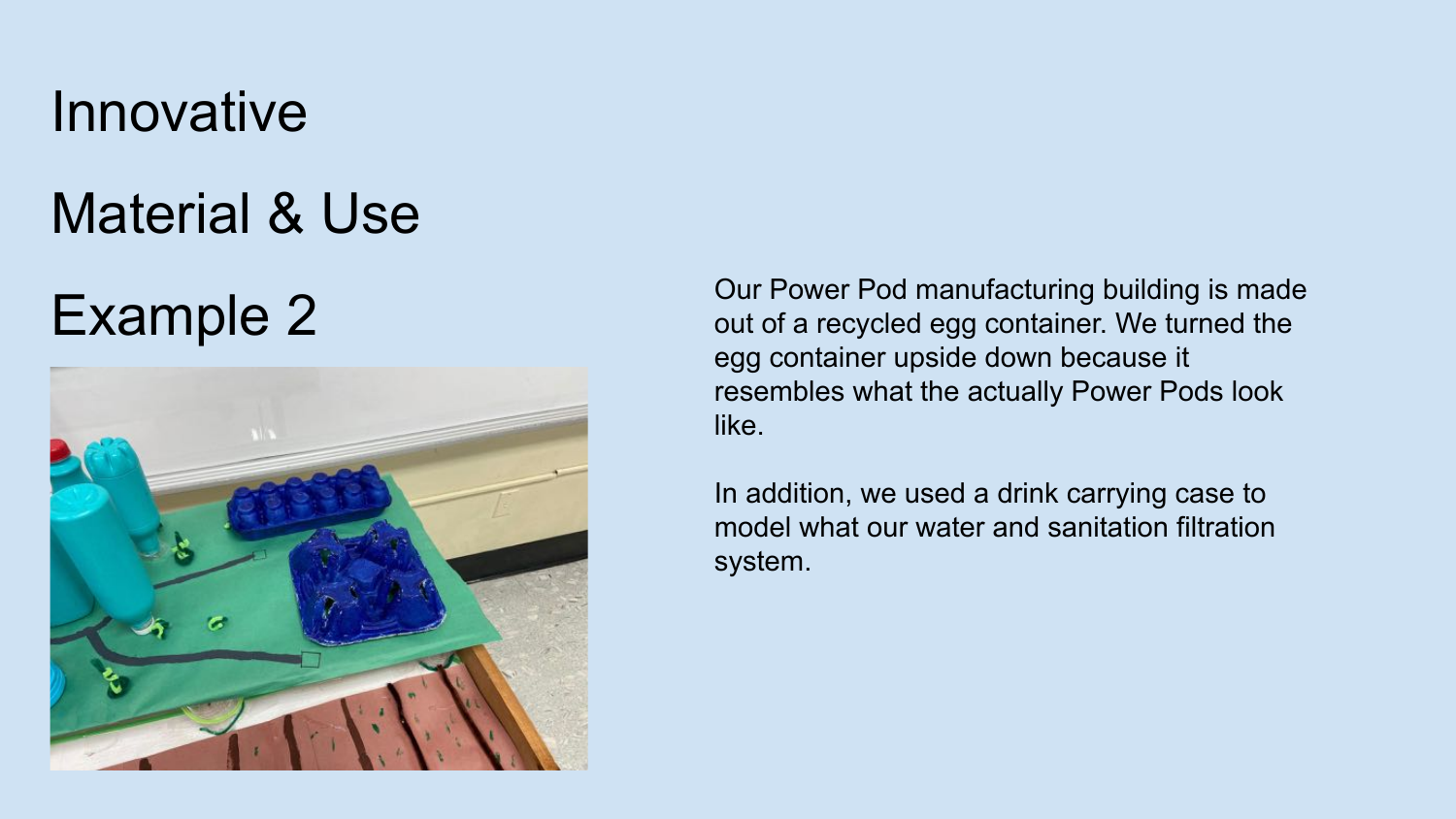## **Innovative** Material & Use Example 3



 Our science teacher had left over K'NEX pieces that we used to make a movable prototype of the Power Pod. We took different pieces to create what we imagined the power pod prototype to look like.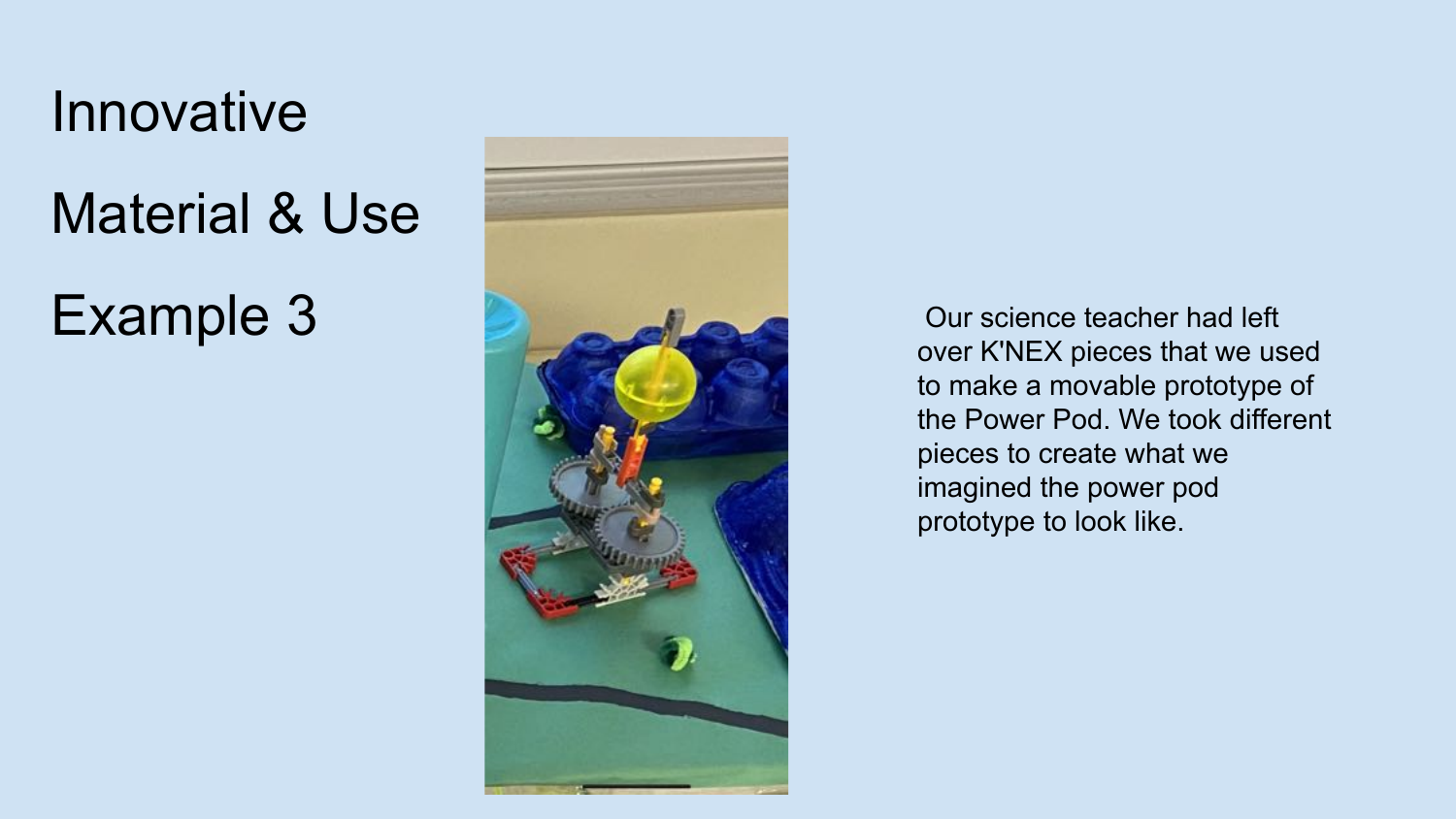# Movable Piece

https://youtu.be/NzixavhQFoA

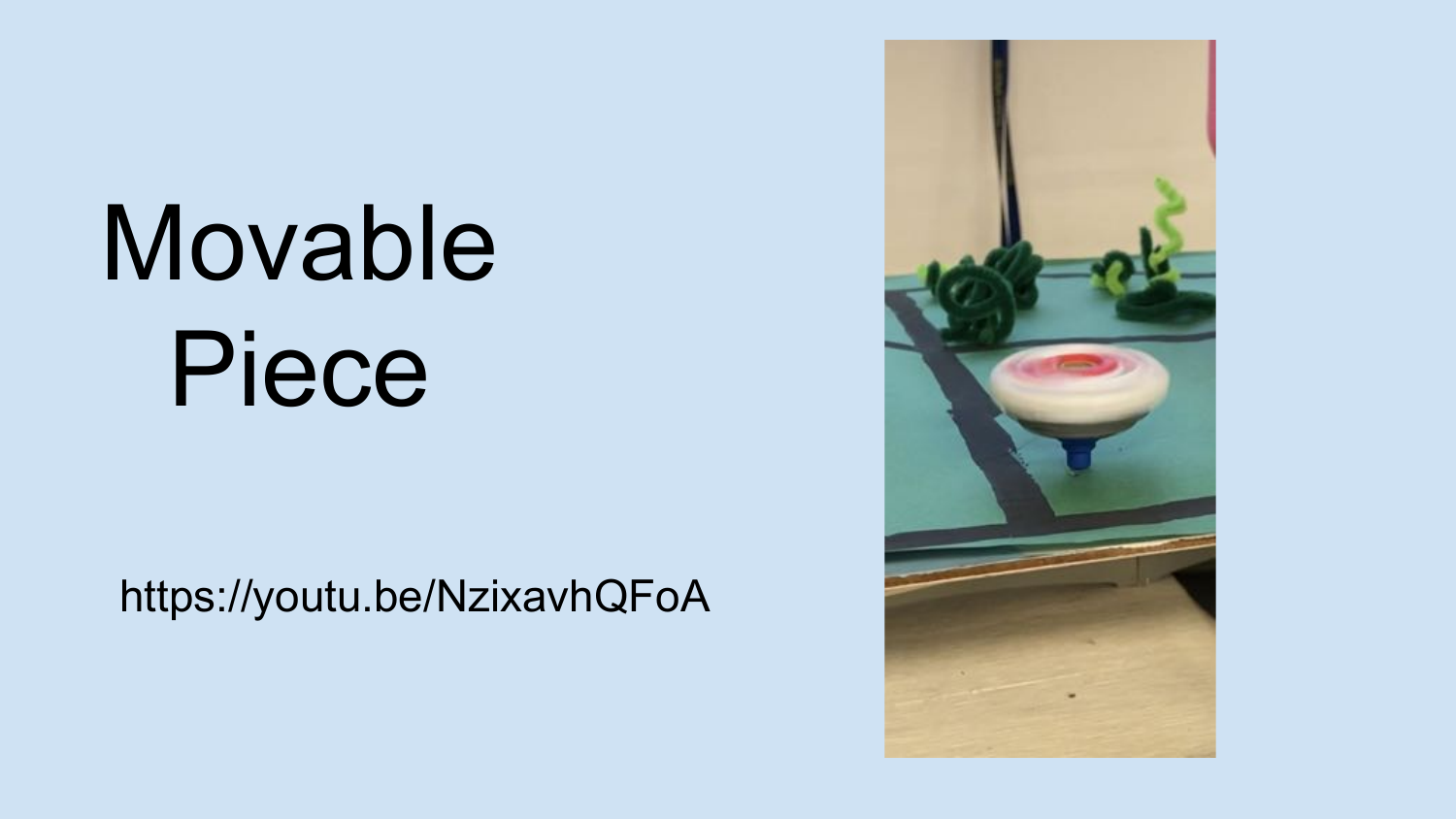#### Example of

#### **Scale**

We reused our platform from two years ago, but repurposed the backdrop to put the major parts of the city. The train runs under the city, meanwhile the sanitation and water treatment would go underneath. The water bottle would be bigger pods to hold more of the cities waste and water.